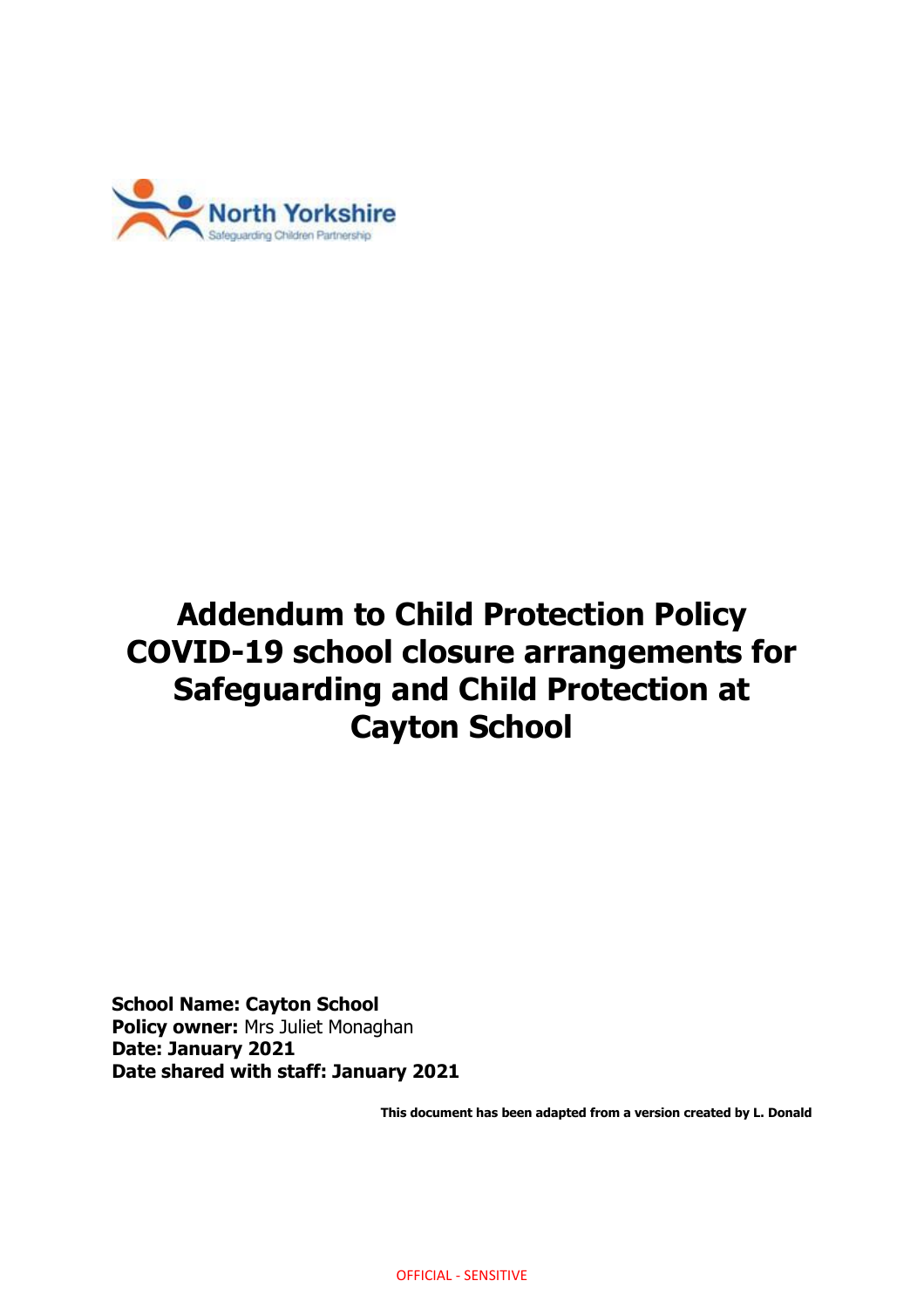# <span id="page-1-0"></span>**1. Context**

From 4<sup>th</sup> January 2021 the government announced a national lockdown, schools and colleges should allow only vulnerable children and young people and the children of critical workers to attend these settings. All other pupils and students should not attend and should learn remotely until February half term.

Alternative provision (AP) and special schools will remain open and continue to offer face to face provision for all pupils where appropriate.

Early year's provision should continue to remain open and should continue to allow all children to attend full time or their usual timetable hours. This includes early years registered nurseries and childminders, maintained nursery schools, as well as nursery classes in schools and other pre-reception provision on school sites. Only vulnerable children and children of critical workers should attend on-site reception classes.

This addendum of the Cayton School Child Protection policy contains details of our individual safeguarding arrangements in the following areas:

| 2. |                                                               |  |
|----|---------------------------------------------------------------|--|
| З. |                                                               |  |
| 4. |                                                               |  |
| 5. |                                                               |  |
| 6. |                                                               |  |
|    |                                                               |  |
| 8. |                                                               |  |
|    |                                                               |  |
|    | 10. Children and online safety away from school and college 7 |  |
|    |                                                               |  |
|    |                                                               |  |
|    |                                                               |  |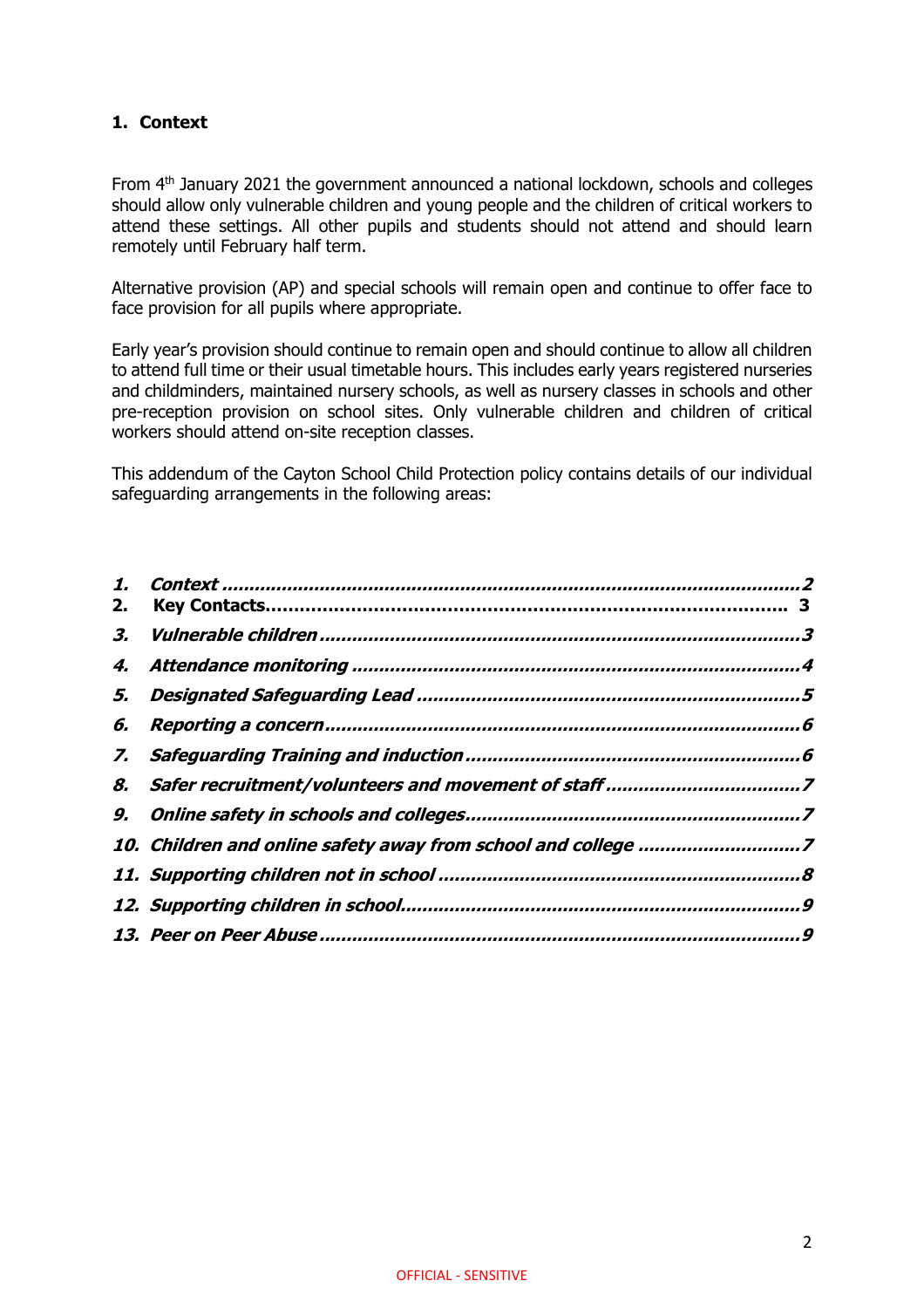## **Key contacts**

| <b>Role</b>                                    | <b>Name</b>            | <b>Contact</b><br>number   | <b>Email</b>                      |
|------------------------------------------------|------------------------|----------------------------|-----------------------------------|
| Designated<br>Safeguarding<br>Lead             | Mrs Becky<br>wood      | 01723 582910               | rwood@cayton.n-yorks.sch.uk       |
| Deputy<br>Designated<br>Safeguarding<br>Lead/s | Mr Mike<br>Taylor      | 01723 582910               | mtaylor@cayton.n-yorks.sch.uk     |
| Headteacher                                    | Mrs Juliet<br>Monaghan | 01723 582910               | headteacher@cayton.n-yorks.sch.uk |
| Chair of<br>Governors                          | Mrs Carol<br>Tindall   | 01723 582323<br>0771848833 | cog@cayton.n-yorks.sch.uk         |
| Safeguarding<br>Governor                       | Mrs Carol<br>Tindall   | 01723 582323<br>0771848833 | coq@cayton.n-yorks.sch.uk         |
| Welfare and<br>Contact<br>Coordinator *        | Mrs Lyn<br>Powell      | 01723 582910               | lpowell@cayton.n-yorks.sch.uk     |

\* School should allocate a member of staff to coordinate welfare and contact and have the oversight of all the vulnerable pupils during this period of time. This may be a delegated role separate from the DSL role however there must be good liaison.

| <b>Role</b>       | <b>Name</b>          | <b>Contact</b><br>number | <b>Email</b>                |
|-------------------|----------------------|--------------------------|-----------------------------|
| Office<br>Manager | Miss Helen<br>Clough | 01723 582910             | admin@cayton.n-yorks.sch.uk |
|                   |                      |                          |                             |

**Key telephone numbers of all available DSL's/deputies should be provided to staff covering the setting.**

**Staff should be reminded that they can make a referral in exceptional circumstances to the Customer Contact Centre number 01609 780780 and/or LADO contact number 01609 533080**

#### <span id="page-2-0"></span>**Vulnerable children**

Vulnerable children and young people include those who: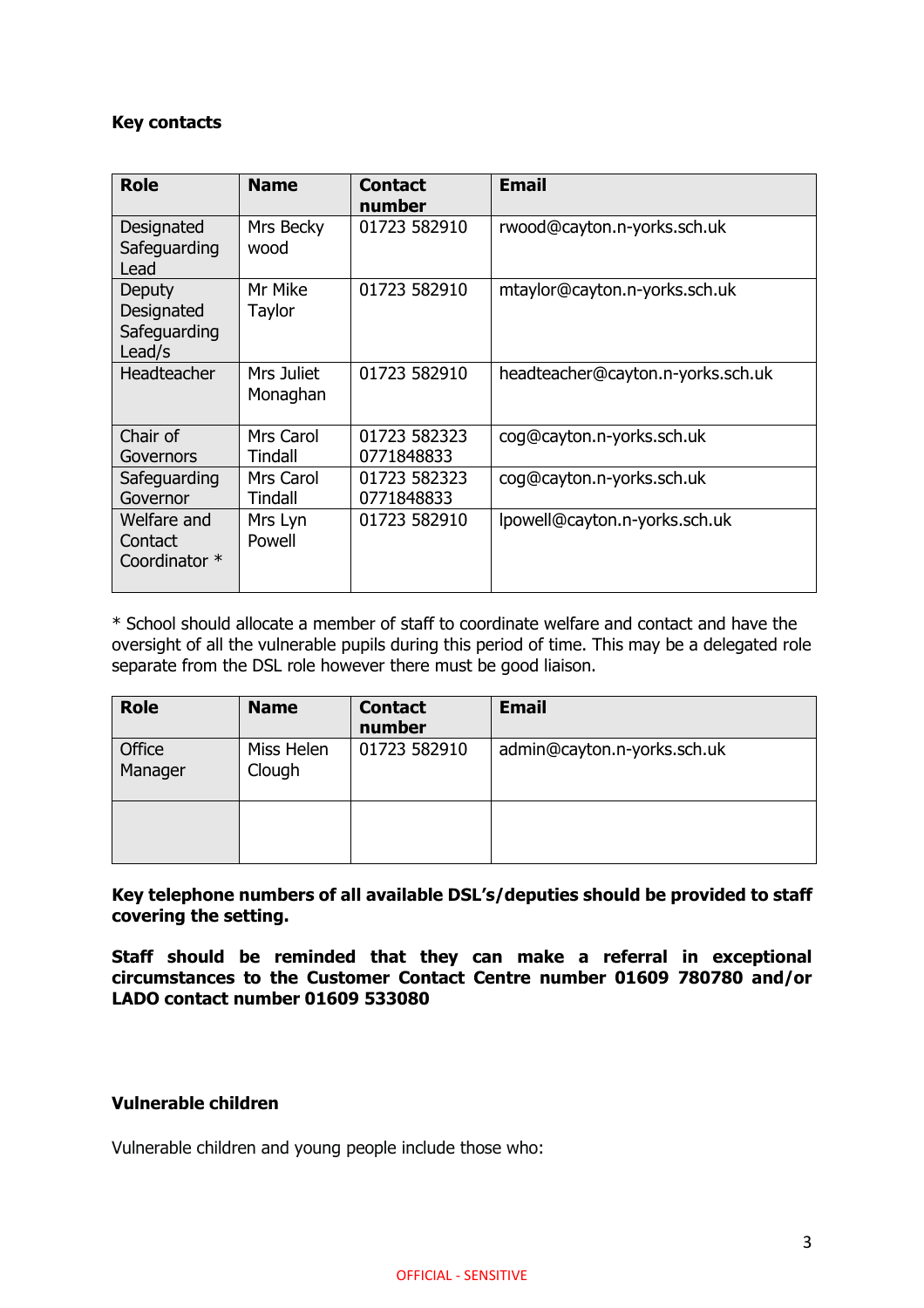- are assessed as being in need under section 17 of the Children Act 1989, including children and young people who have a child in need plan, a child protection plan or who are a looked-after child
- have an education, health and care (EHC) plan
- have been identified as otherwise vulnerable by educational providers or local authorities (including children's social care services), and who could therefore benefit from continued full-time attendance, this might include:
	- children and young people on the edge of receiving support from children's social care services or in the process of being referred to children's services
	- adopted children or children on a special guardianship order
	- those at risk of becoming NEET ('not in employment, education or training')
	- those living in temporary accommodation
	- those who are young carers
	- those who may have difficulty engaging with remote education at home (for example due to a lack of devices or quiet space to study)
	- care leavers
	- others at the provider and local authority's discretion including pupils and students who need to attend to receive support or manage risks to their mental health

Some children open to the Early Help service will be classed as vulnerable learners, but not all. It is recommended that practitioners use the existing RAG rating documents to help identify those children considered vulnerable and exercise their discretion (this is likely to be all children whose cases are categorised as red, and a proportion of those cases classified as amber).

Cayton School will continue to work with and support children's social workers and Early Help to help protect vulnerable children. This includes working with and supporting children's social workers and the local authority virtual school head (VSH) for looked-after and previously looked-after children. The lead person for this will be: Mrs Becky Wood

There is an expectation that vulnerable children who have a social worker or open to Early Help will attend an education setting, unless it is identified within their COVID attendance plan. In circumstances where a parent does not want to bring their child to an education setting, and their child is considered vulnerable, the social worker and Cayton School will explore the reasons for this directly with the parent. The discussions should focus on the welfare of the child or young person and ensuring that the child or young person is able to access appropriate education and support while they are at home. Where parents are concerned about the risk of the child contracting COVID19, Cayton School or the social worker will talk through these anxieties with the parent/carer following the advice set out by Public Health England.

<span id="page-3-0"></span>The attendance of vulnerable children will be monitored by the Local Authority and The Department for Education.

#### **Attendance monitoring**

All pupils who are not eligible to be in school should be marked as Code X. They are not attending because they are following public health advice.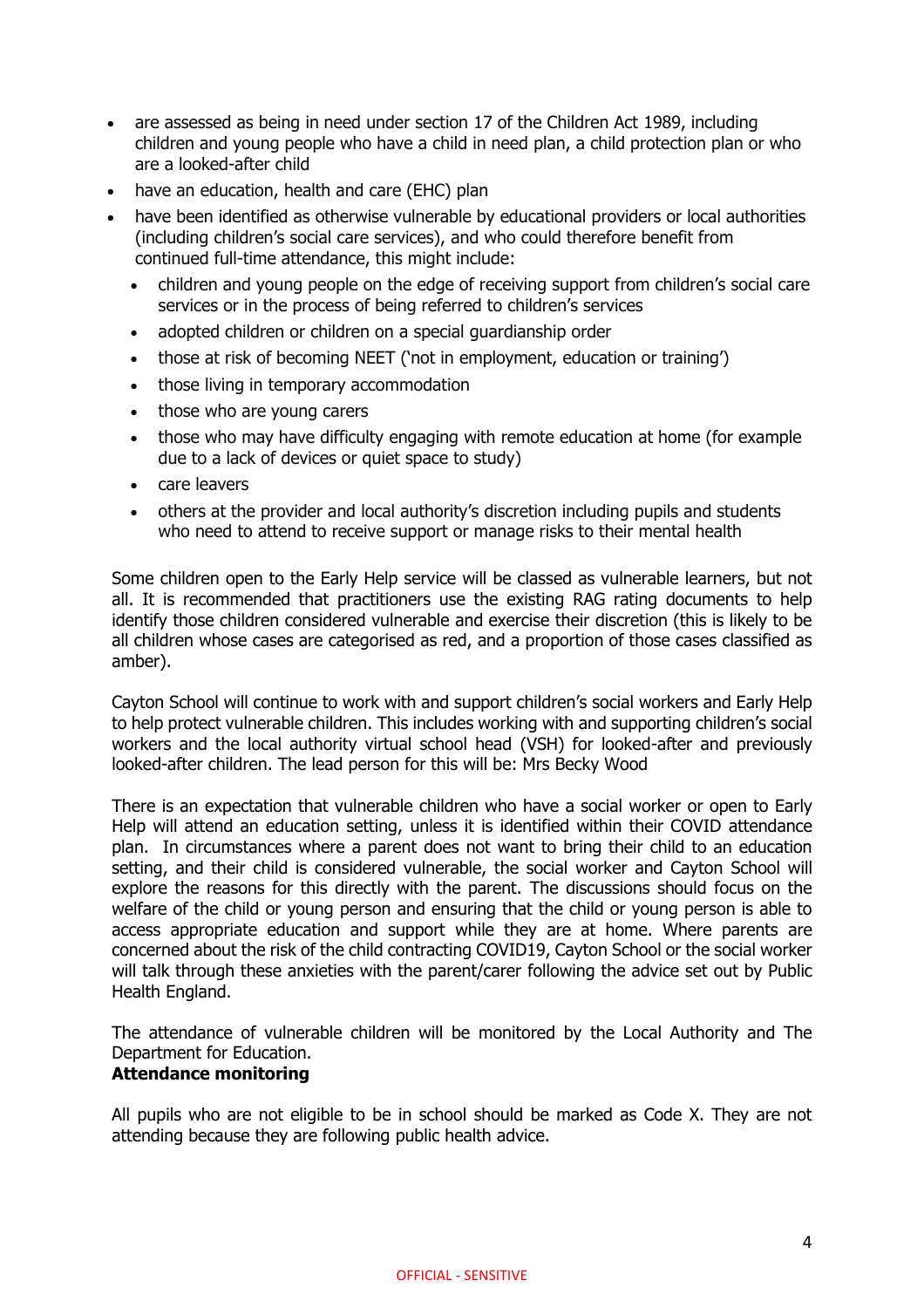As vulnerable children are still expected to attend school full time, they should not be marked as Code X if they are not in school (except if they are shielding, self-isolating or quarantining). If the parent of a vulnerable child wishes their child to be absent, the parent should let the school know. The DfE expects schools to grant applications for leave of absence given the exceptional circumstances. This should be recorded as Code C (leave of absence authorised by the school) unless another authorised absence code is more applicable.

From Monday 11 January 2021 schools need to complete the DfE daily attendance return. This is vital as this information will also be used to calculate the number of Lateral Flow Tests needed for the school moving forward. Local authorities and education settings do not need to complete their usual day-to-day attendance processes to follow up on non-attendance.

[https://www.gov.uk/government/publications/coronavirus-covid-19-attendance-recording](https://www.gov.uk/government/publications/coronavirus-covid-19-attendance-recording-for-educational-settings)[for-educational-settings](https://www.gov.uk/government/publications/coronavirus-covid-19-attendance-recording-for-educational-settings)

Cayton School and social workers will agree with parents/carers whether children in need should be attending school – Cayton School will then follow up on any pupil that they were expecting to attend, who does not. Cayton School will also follow up with any parent or carer who has arranged care for their child (ren) and the child (ren) subsequently do not attend.

To support the above, Cayton School will, when communicating with parents/carers and carers, confirm emergency contact numbers are correct and ask for any additional emergency contact numbers where they are available.

In all circumstances where a vulnerable child does not take up their place at school, or discontinues, Cayton School will notify their social worker.

#### **Vulnerable Children's Attendance Plan**

To facilitate multi-agency discussions, we have developed a template you can utilise throughout the decision making process. The template can be completed as part of a remote meeting or through a series of discussions with the child/young person, parents/carers and education setting. The completed template must be shared with those involved and relevant agencies must be updated on the plans for the young person. A link to the template can be found here:

[https://cyps.northyorks.gov.uk/sites/default/files/Emergencies,%20health%20and%20safety](https://cyps.northyorks.gov.uk/sites/default/files/Emergencies,%20health%20and%20safety/35%20Covid19%20Vulnerable%20Childrens%20Attendance%20Plan.docx) [/35%20Covid19%20Vulnerable%20Childrens%20Attendance%20Plan.docx](https://cyps.northyorks.gov.uk/sites/default/files/Emergencies,%20health%20and%20safety/35%20Covid19%20Vulnerable%20Childrens%20Attendance%20Plan.docx)

#### <span id="page-4-0"></span>**Designated Safeguarding Lead**

Cayton School has a Designated Safeguarding Lead (DSL) and, where appropriate, a Deputy DSL.

The key contacts are detailed at the start of this document.

It is expected that schools and colleges will have a trained DSL (or deputy) available on site. However, it is recognised that in exceptional circumstances this may not always be possible, and where this is the case there are two options: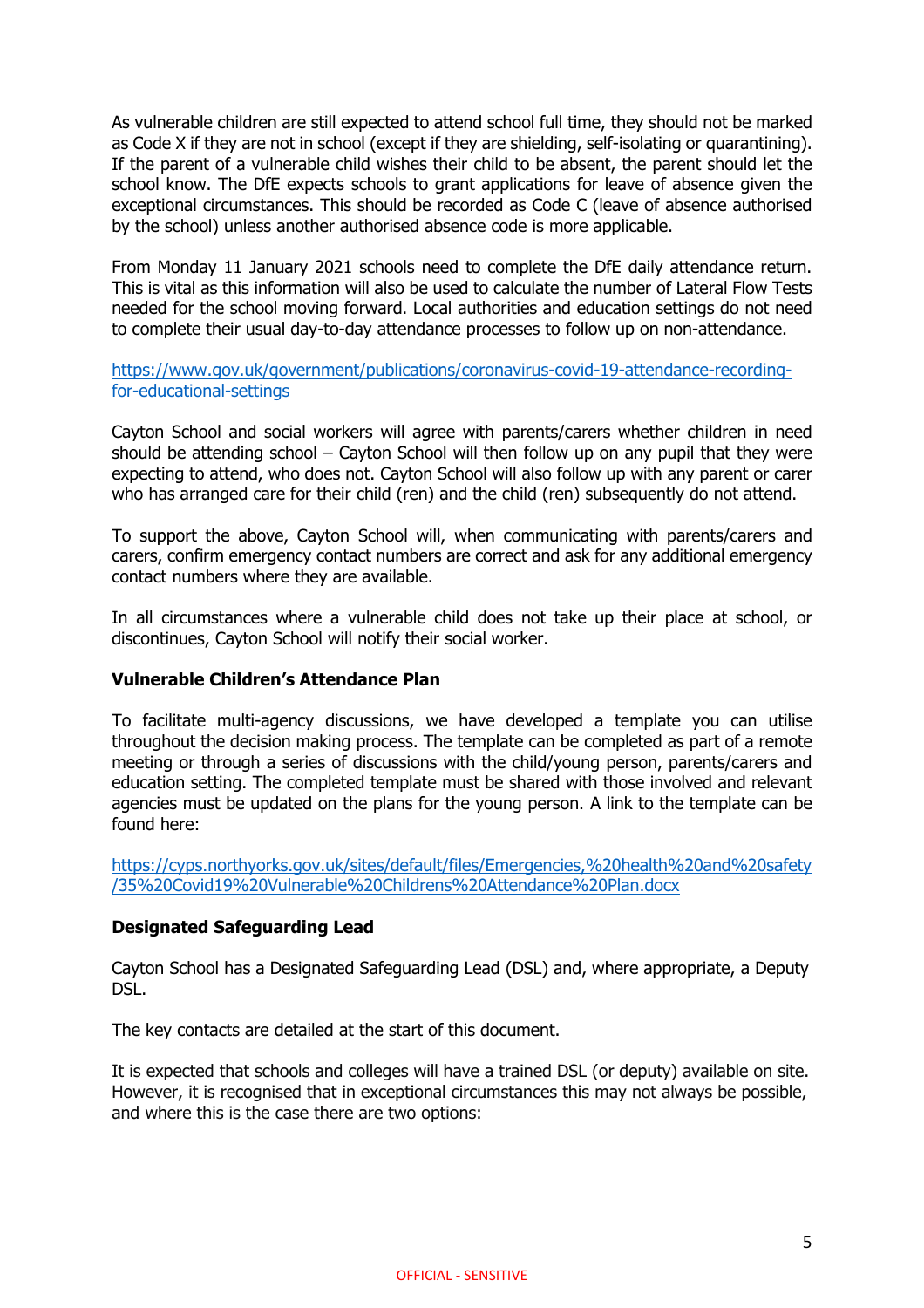- a trained DSL (or deputy) from the school or college can be available to be contacted via phone or online video - for example working from home but must be available to come onto site if needed
- sharing trained DSLs (or deputies) with other schools or colleges (to be available to be contacted via phone, online video or come onto site if needed)

Whatever the scenario, it is important that all school and college staff and volunteers have access to a trained DSL (or deputy) and know on any given day who that person is and how to speak to them. The trained DSL (or deputy) must also be available to come on site if the need arises.

The DSL will continue to engage with social workers, and attend all multi-agency meetings, which can be done remotely.

## <span id="page-5-0"></span>**Reporting a concern**

Where staff have a concern about a child, they should continue to follow the process outlined in the school Child Protection Policy, this includes making a report to the DSL.

Staff are reminded of the need to report any concern immediately and without delay.

Where staff are concerned about an adult working with children in the school, they should report the concern to the headteacher. If there is a requirement to make a notification to the headteacher whilst away from school, this should be done verbally and followed up with an email to the headteacher. This concern will then be reported to the LADO, 01609 533080. Concerns around the Headteacher should be directed to the Chair of Governors.

#### <span id="page-5-1"></span>**Safeguarding Training and induction**

DSL training is available online through the North Yorkshire Safeguarding Children Partnership.

All existing school staff have had safeguarding training and have read part 1 of Keeping Children Safe in Education (2019). The DSL should communicate with staff any new local arrangements, so they know what to do if they are worried about a child.

Where new staff are recruited, or new volunteers undertake work at Cayton School, they will continue to be provided with a safeguarding induction.

If staff are deployed from another education authority or children's workforce setting to our school, we will take into account the DfE supplementary guidance on safeguarding children during the COVID-19 pandemic and will accept portability as long as the current employer confirms in writing that:-

- the individual has been subject to an enhanced DBS and children's barred list check
- there are no known concerns about the individual's suitability to work with children
- there is no ongoing disciplinary investigation relating to that individual

Upon arrival, they will be given a copy of the receiving setting's child protection policy, confirmation of local processes and confirmation of DSL arrangements.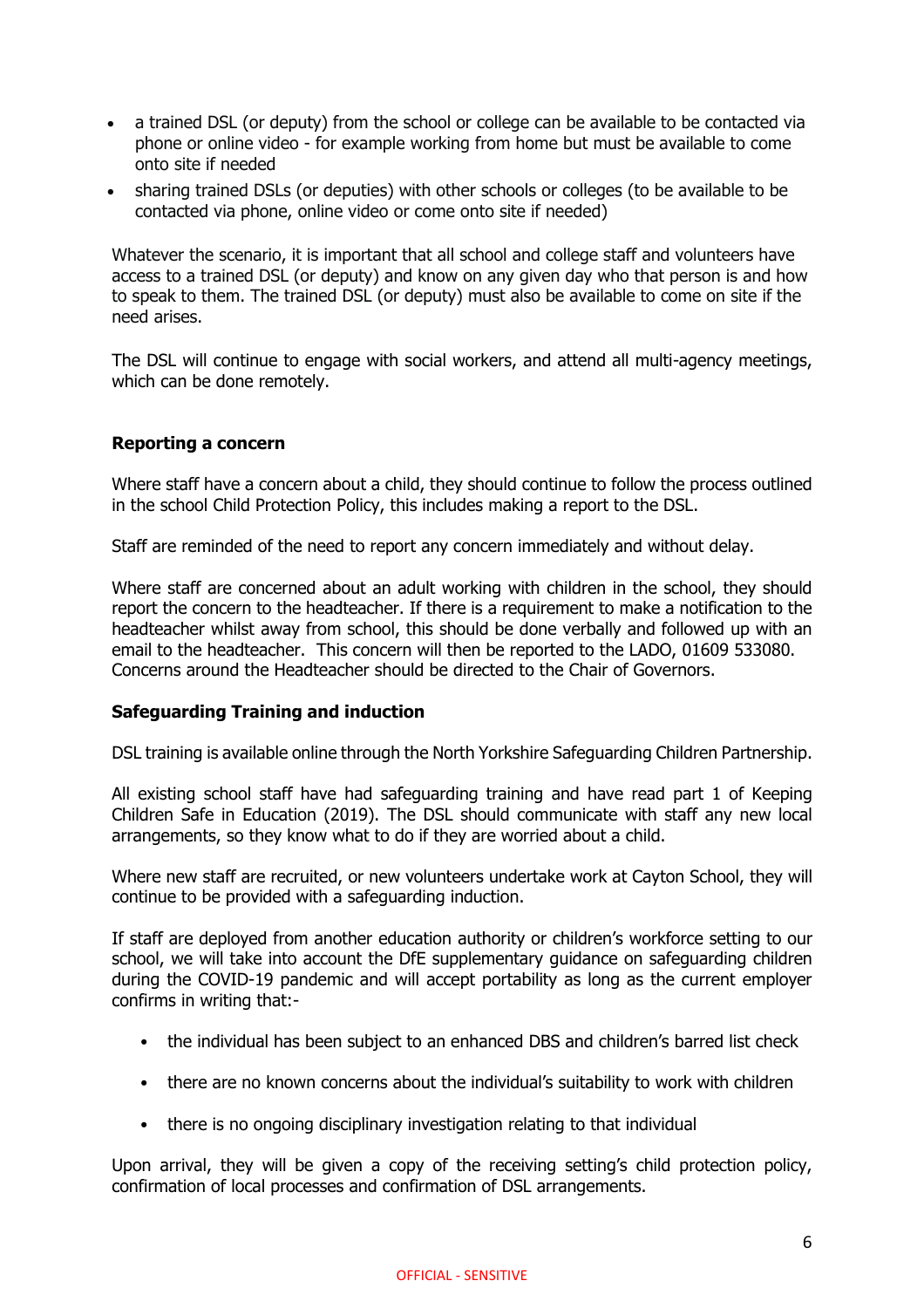#### <span id="page-6-0"></span>**Safer recruitment/volunteers and movement of staff**

It remains essential that people who are unsuitable are not allowed to enter the children's workforce or gain access to children. When recruiting new staff, Cayton School will continue to follow the relevant safer recruitment processes for their setting, including, as appropriate, relevant sections in part 3 of Keeping Children Safe in Education (2020) (KCSIE).

In response to COVID-19, the Disclosure and Barring Service (DBS) has made changes to its guidance on standard and enhanced DBS ID checking to minimise the need for face-to-face contact.

Where Cayton School are utilising volunteers, we will continue to follow the checking and risk assessment process as set out in KCSIE. Under no circumstances will a volunteer who has not been checked be left unsupervised or allowed to work in regulated activity.

Cayton School will continue to follow the legal duty to refer to the DBS anyone who has harmed or poses a risk of harm to a child or vulnerable adult details can be found in KCSIE.

Cayton School will continue to consider and make referrals to the Teaching Regulation Agency (TRA) as per paragraph 166 of KCSIE and the TRA's 'Teacher misconduct advice for making a referral.

During the COVID-19 period all referrals should be made by emailing [Misconduct.Teacher@education.gov.uk](mailto:Misconduct.Teacher@education.gov.uk)

Whilst acknowledging the challenge of the current National emergency, it is essential from a safeguarding perspective that any school is aware, on any given day, which staff/volunteers will be in the school or college, and that appropriate checks have been carried out, especially for anyone engaging in regulated activity. As such, Cayton School will continue to keep the single central record (SCR) up to date as outlined in paragraphs 164 to 171 in KCSIE.

Ensure there is a record of which staff are onsite daily either on the SCR or separately.

#### <span id="page-6-1"></span>**Online safety in schools and colleges**

Cayton School will continue to provide a safe environment, including online. This includes the use of an online filtering system.

Where students are using computers in school, appropriate supervision will be in place.

#### <span id="page-6-2"></span>**Children and online safety away from school and college**

Keeping children safe online is essential. The statutory guidance keeping children safe in education provides schools and colleges with information on what they should be doing to protect their pupils online.

It is important that all staff who interact with children, including online, continue to look out for signs a child may be at risk. Any such concerns should be dealt with as per the Child Protection Policy and where appropriate referrals should still be made to children's social care and as required, the police.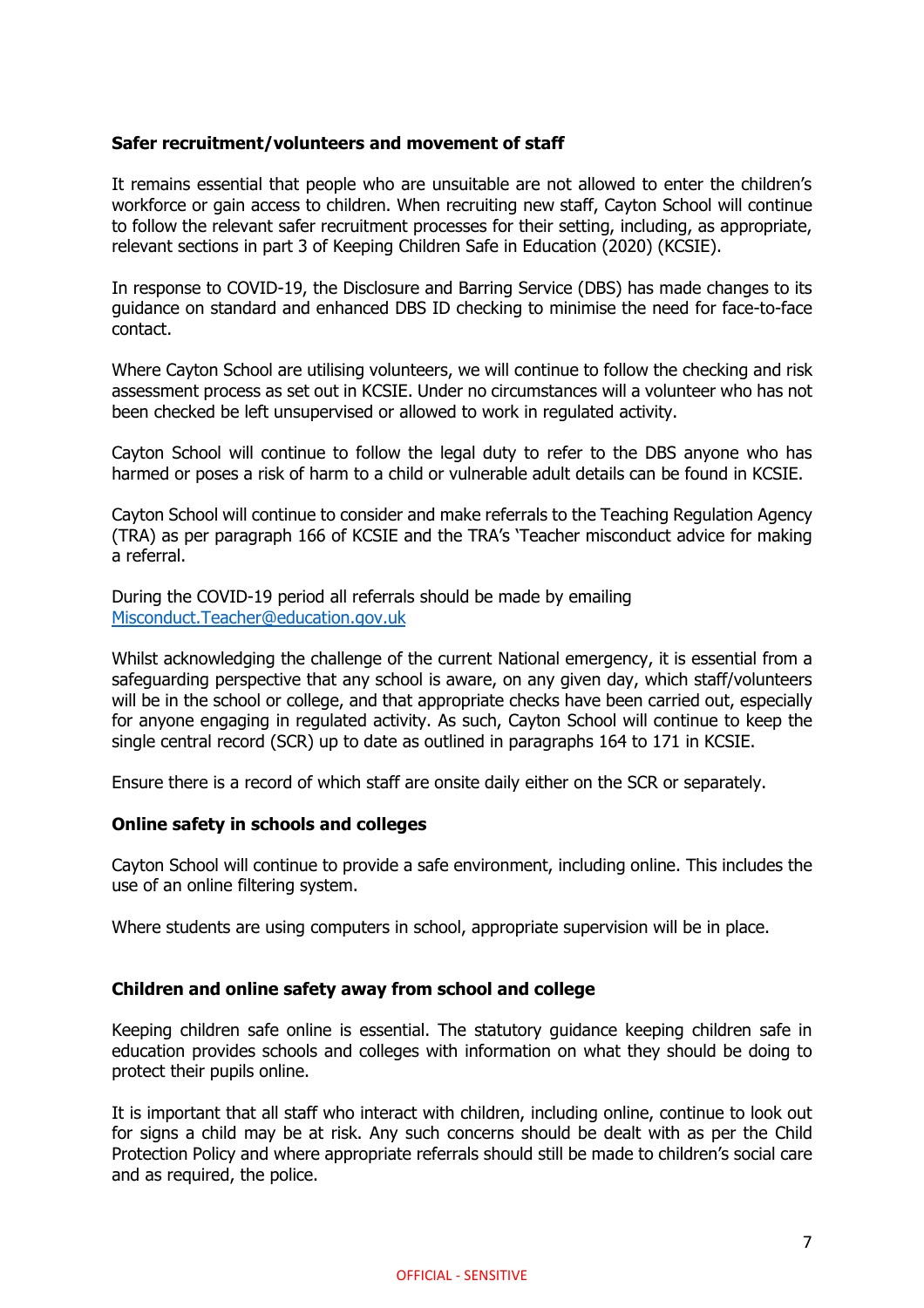Online teaching should follow the same principles as set out in the school code of conduct.

Cayton School will ensure any use of online learning tools and systems is in line with privacy and data protection/GDPR requirements.

Support on delivering online remote education safely is available from:

- safe remote learning, published by SWGfL
- online safety and safeguarding, published by LGfL, which covers safe remote learning
- the National Cyber Security Centre, which includes which video conference service is right for you and using video conferencing services securely
- safeguarding and remote education during coronavirus (COVID-19)
- annex C of keeping children safe in education

Below are some things to consider when delivering virtual lessons, especially where webcams are involved:

- No 1:1s, groups only
- Staff and children must wear suitable clothing, as should anyone else in the household.
- Any computers used should be in appropriate areas, for example, not in bedrooms; and the background should be blurred.
- The live class should be recorded so that if any issues were to arise, the video can be reviewed.
- Language must be professional and appropriate, including any family members in the background.
- Staff must only use platforms specified by senior managers and approved by our IT network manager / provider to communicate with pupils
- Staff should record, the length, time, date and attendance of any sessions held.

#### <span id="page-7-0"></span>**Supporting children not in school**

Cayton School is committed to ensuring the safety and wellbeing of all its Children and Young people.

Where the DSL has identified a child to be on the edge of social care support, or who would normally receive pastoral-type support in school, they should ensure that a robust communication plan is in place for that child or young person.

Details of this plan must be recorded, as should a record of contact have made.

The communication plans can include; remote contact, phone contact, door-step visits. Other individualised contact methods should be considered and recorded.

Cayton School and its DSL will work closely with all stakeholders to maximise the effectiveness of any communication plan.

This plan must be reviewed regularly (at least once a fortnight) and where concerns arise, the DSL will consider any referrals as appropriate.

The school will share safeguarding messages on its website.